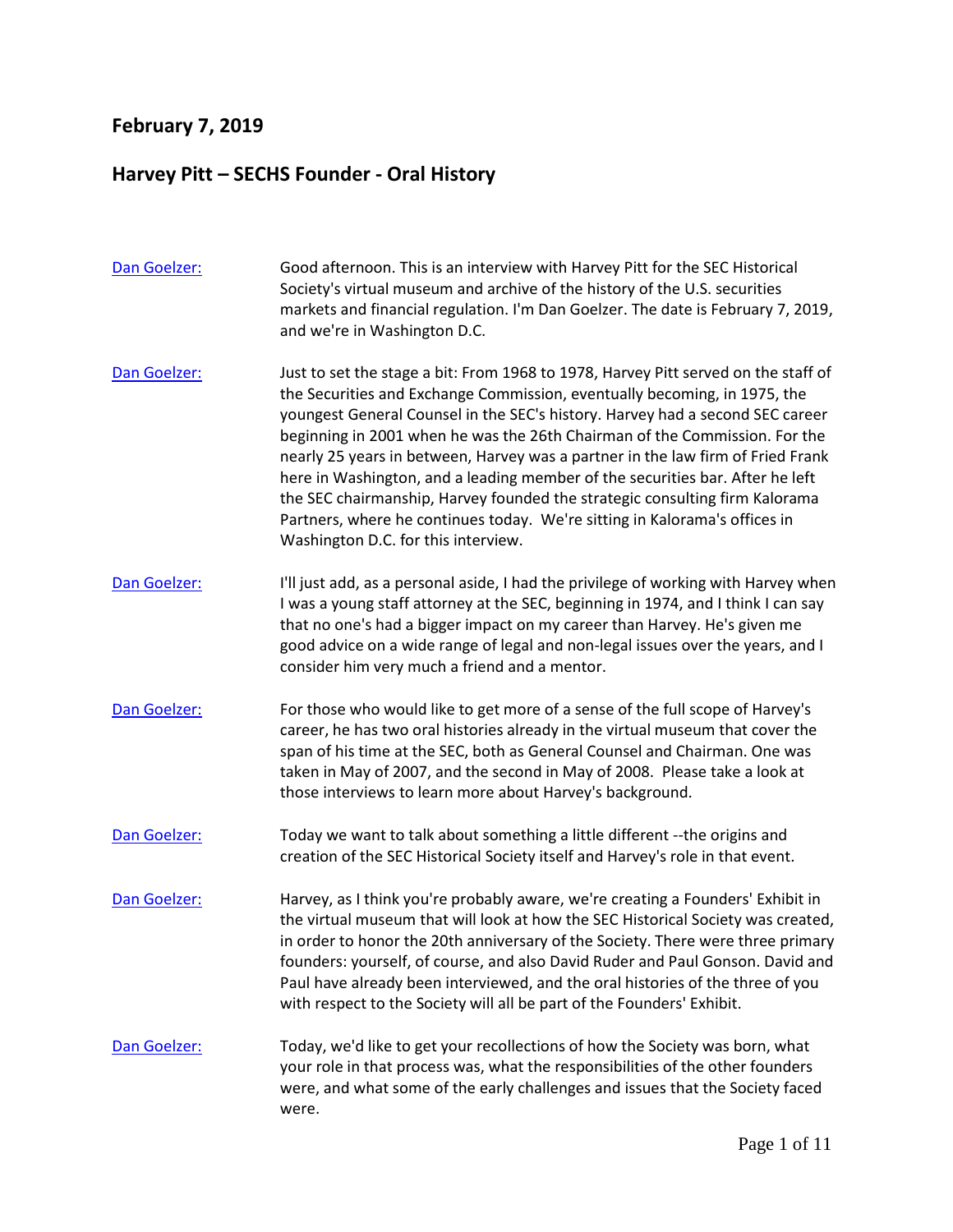| Dan Goelzer:        | It makes sense to start at the beginning. What can you tell us about where the<br>idea to create the SEC Historical Society came from, how you first heard about<br>it, and how you became involved?                                                                                                                                                                                                                                                                                                                                                                                                                                                                                                                                                                                                                                                                                                                                                                                                                                                                           |
|---------------------|--------------------------------------------------------------------------------------------------------------------------------------------------------------------------------------------------------------------------------------------------------------------------------------------------------------------------------------------------------------------------------------------------------------------------------------------------------------------------------------------------------------------------------------------------------------------------------------------------------------------------------------------------------------------------------------------------------------------------------------------------------------------------------------------------------------------------------------------------------------------------------------------------------------------------------------------------------------------------------------------------------------------------------------------------------------------------------|
| <b>Harvey Pitt:</b> | Well, before I do, Dan, I just want to say a word about you and the current<br>leadership of the SEC Historical Society. It was a real privilege for me to be able<br>to work with you, and I consider you to be a valued friend. I think with you at<br>the helm right now, and with Jane Cobb as the Executive Director, the SEC<br>Historical Society is in fabulous hands and is making great strides forward. So I'm<br>delighted to participate in this oral history.                                                                                                                                                                                                                                                                                                                                                                                                                                                                                                                                                                                                    |
| <b>Harvey Pitt:</b> | With respect to the Historical Society, I first heard about this in a<br>communication-I think it was a telephone call-from David Ruder. David and I<br>had become good friends, particularly after his tenure as SEC chairman. But he<br>indicated to me that he had spoken with then SEC Chairman Arthur Levitt and<br>that the thought at the Commission was that an organization should be created<br>for the SEC along the lines of the Supreme Court Historical Society. I think the<br>analogy to the Supreme Court Historical Society was both apt and very much at<br>the forefront of our planning because, while the Supreme Court certainly does<br>its best to facilitate the efforts of the Supreme Court Historical Society, that<br>Society is completely independent from the Supreme Court. The Supreme Court<br>does not, and it would be improper for it to, engage in fundraising or other<br>similar activities. And decisions are made solely by the Supreme Court Historical<br>Society. I'm a member of the Supreme Court Historical Society as well. |
| <b>Harvey Pitt:</b> | And the thought was that a group would be created dedicated to preserving the<br>historical artifacts of the SEC's existence and activities, and promote policies,<br>discussions, and similar efforts to enhance the ability of people who are<br>interested in researching the historical antecedents of the SEC and various of its<br>particular actions. Frequently, people read about an action taken by the<br>Commission, and they do not always know exactly what went on behind the<br>scenes to get to the point where a policy evolved and became a formal<br>pronouncement of the agency.                                                                                                                                                                                                                                                                                                                                                                                                                                                                          |
| <b>Harvey Pitt:</b> | That was what I heard. And when David reached out to me, I was thrilled to join<br>him and work with him because I've admired David for most of my professional<br>career, and even more so in later times.                                                                                                                                                                                                                                                                                                                                                                                                                                                                                                                                                                                                                                                                                                                                                                                                                                                                    |
| Dan Goelzer:        | So you were positive, you were enthusiastic, when David presented the idea to<br>you?                                                                                                                                                                                                                                                                                                                                                                                                                                                                                                                                                                                                                                                                                                                                                                                                                                                                                                                                                                                          |
| <b>Harvey Pitt:</b> | I was. I was very positive about this notion because there are so many<br>documents and decisions that become very hard to obtain. And the notion of<br>having a museum that would make these materials available to scholars and<br>practitioners was very appealing. I must say, as a practitioner, I have frequently<br>utilized the facilities of the SEC Historical Society website. There are important<br>historical materials relating to the work of the SEC that I have only been able to<br>find on that website, and not anywhere else. It is a fabulous resource for people                                                                                                                                                                                                                                                                                                                                                                                                                                                                                       |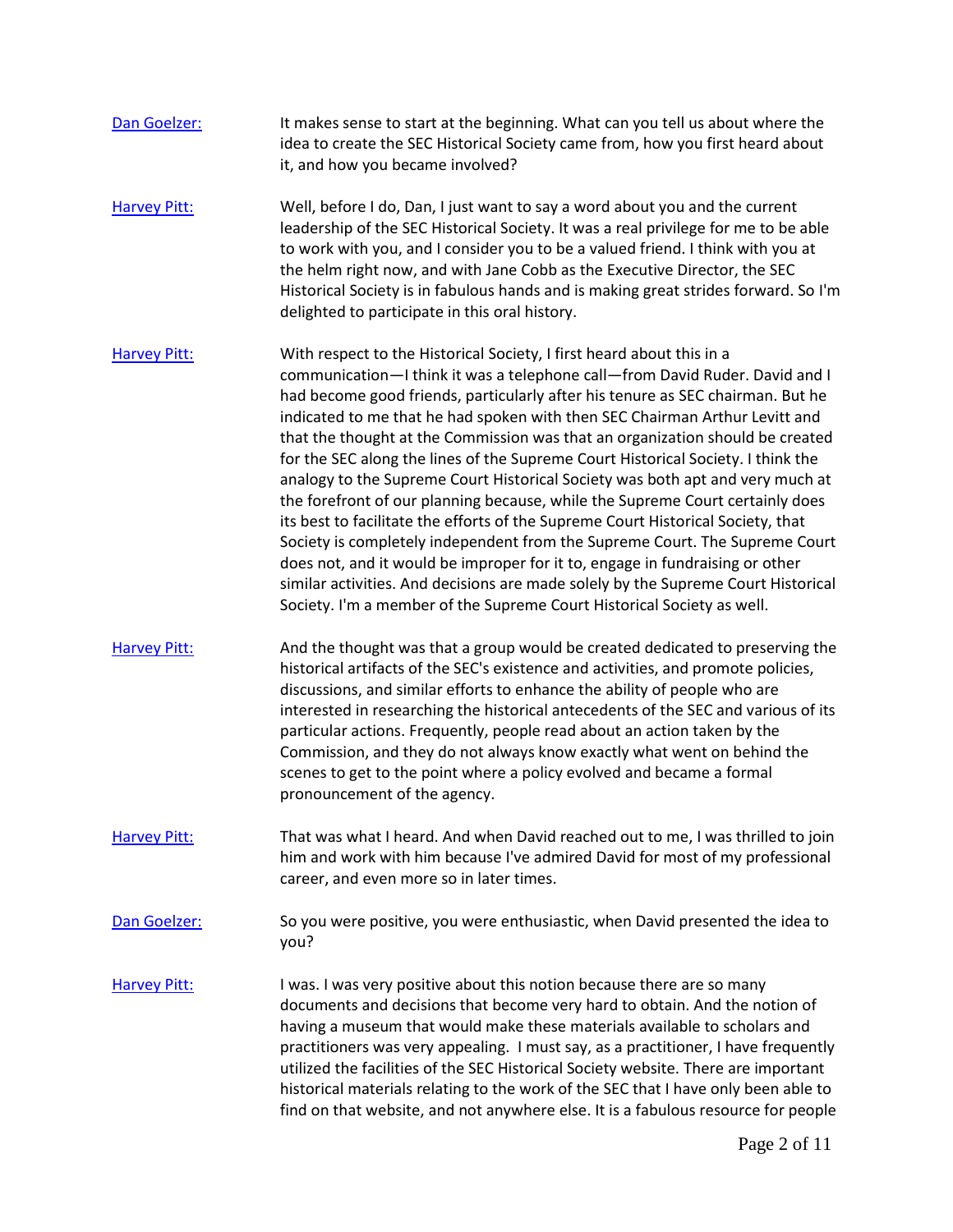looking to explore particular issues or even make arguments on behalf of clients.

[Dan Goelzer:](https://www.rev.com/transcript-editor/Edit?token=C-ESuBf_ILXqx2mHrUoWx7bzDJl2_Ne14jiDemzIbTok4BMTpVrAdIDGgKSBXY52tYZOkbvGL6CMB6h4Bx-GQLSMUBo&loadFrom=DocumentSpeakerNameDeeplink&ts=505.97) This was pretty much the infancy of the internet. So, at that point, the thought was of a mission that revolved around physical documents?

[Harvey Pitt:](https://www.rev.com/transcript-editor/Edit?token=txg0tn8SAR6wOoI2N8LJKaifrQXCIHQPe_xNo4M6-JhOeY91f2owO-BwE9KnB2U0fxldVxutc-g64mVBKXYMMzHrZMM&loadFrom=DocumentSpeakerNameDeeplink&ts=514.23) Yes. I think the concept was that we would gather all the actual artifacts in hard copy, and that eventually there would be a building to house it. In hindsight, that was probably a little naïve, because finding a building or finding space to house all of this would have created prohibitive costs. But the concept was physical at the time the SEC Historical Society was initially created.

[Dan Goelzer:](https://www.rev.com/transcript-editor/Edit?token=j_KRVQ27I0RS5AfKKVRrIQ0cANus3P7zLvYHzifV7gsdn3CrDZ0Q2GhMCHumEVQRNsYTt1qpkB94kEmm4eg3XjP8AF0&loadFrom=DocumentSpeakerNameDeeplink&ts=550.63) All right.

[Dan Goelzer:](https://www.rev.com/transcript-editor/Edit?token=i5yehlVWyIGRwYJrIeF7IhACr9rvgdjfSqxvnv7aaOE5qSX34VS0pU-b5r3XgN_6Wr-lm7E8ge1ydbox-ZchaOumVRg&loadFrom=DocumentSpeakerNameDeeplink&ts=550.93) Well, if we move the story forward: David gave you a call, presented the idea, you were enthusiastic about the idea. What happened next?

[Harvey Pitt:](https://www.rev.com/transcript-editor/Edit?token=oVvV3oXOa5rtO_7N3nxGOG9bVEkqKrgm7BDyZM7jvWK8z2161KZSd-h3FT0QFZk_Yce3jm6WMbC8U2Td-uNvbdQDmdc&loadFrom=DocumentSpeakerNameDeeplink&ts=559.74) David pulled together a group of people together. One thing about David is that his intuitive sense—to find a broad base of people who captured various aspects of the SEC's historical existence—was uncanny. And I might say that David has developed an uncanny ability to begin new major organizations and see them through their infancy and get them up and running. The SEC Historical Society was a very important one, but he also did that with the Mutual Fund Directors Forum. And the one thing I've noted about David throughout his career is he's organized, he's thoughtful, and he's very creative. I don't think Chairman Levitt could have asked anyone better than David to get this off the ground.

- [Harvey Pitt:](https://www.rev.com/transcript-editor/Edit?token=4AQiFYt0pUtVgVdo_kdmzyQUIlLmdE1l7OQ06dJKSQVpSeT4aPVyMeM4n7JbfN9ElnPg6Z95V5UdkV763K8vSVLo-PA&loadFrom=DocumentSpeakerNameDeeplink&ts=652.17) In any event, I think there was a group of about 19 or 20 people. At my age, I'm not necessarily quite precise on the numbers. But, David got together a good cross-section of people, including both those who had served at the Commission, as well as those who had interacted with the Commission. He went out of his way to find people who had connections with the agency in a variety of different areas. And, we convened the group. We agreed on a statement of mission and purpose, and then set about the task of trying to create the reality of the SEC Historical Society out of the germ of an idea that Chairman Levitt and Chairman Ruder had concocted.
- [Dan Goelzer:](https://www.rev.com/transcript-editor/Edit?token=xFcSEZuZte51H2yTd55rVlC1cMKLh-TeP1JXLultafqtVoAmEVcsNEaAAoIMJGjeNwYngWnW9fS_JxV8zYpmTw-RzQg&loadFrom=DocumentSpeakerNameDeeplink&ts=722.46) Before we go forward with the story, with the history, you've spoken a little about David and some of his really unique abilities and talents. I did want to ask you to talk a bit about your relationship with the other founder, Paul Gonson. Obviously, this wasn't the only time in your career that you'd been involved with both of them.

## [Harvey Pitt:](https://www.rev.com/transcript-editor/Edit?token=Tg2m3Lw8r8y31hFz_qY7XWrGEcP0kLgIH-WkFH2cd16w6KkVAXzGMIIiNkqyLlj5vXo1tp0T03XdSqM_fkL67kjb_XQ&loadFrom=DocumentSpeakerNameDeeplink&ts=746.54) No. Paul Gonson and I go back a very long way. Paul and I, ironically, both started in the SEC General Counsel's Office on the very same day. Paul had been at the Commission for a number of years. He had been in what was then known as the SEC's Division of Corporate Regulation, which mostly focused on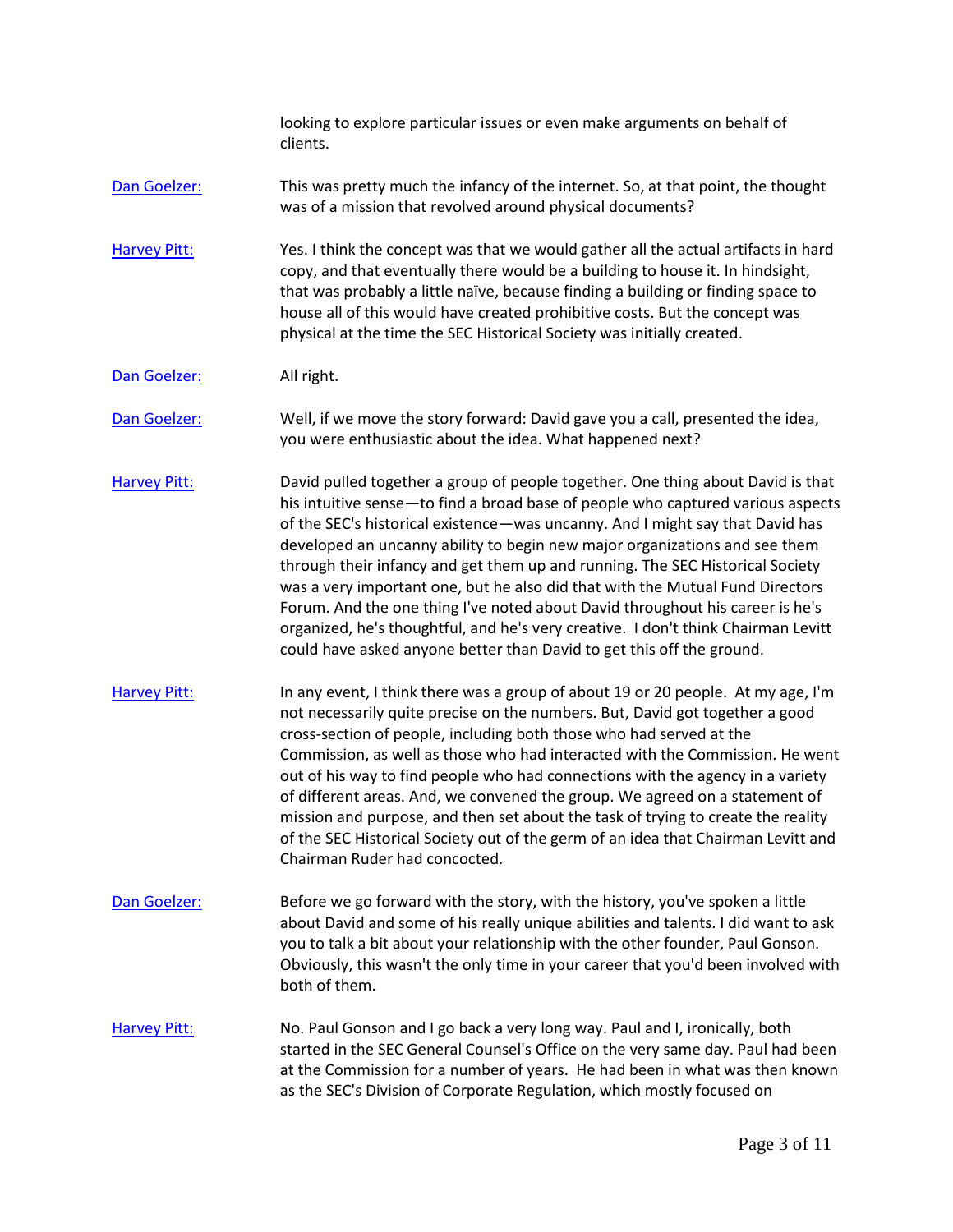bankruptcy proceedings and a statute over which the SEC finally succeeded in divesting responsibility—the Public Utility Holding Company Act, or PUHCA, as we affectionately referred to it. In any event, Paul and I started in the SEC GC's Office on the same day. Paul was my supervisor, and I worked directly for Paul.

- [Harvey Pitt:](https://www.rev.com/transcript-editor/Edit?token=pigqmUhwVUgDR8FE4KE9hg1qK00zKPthqrsQnpk2i0JMiG1wdjx5YtBzTi5fkh2YoOrMyRermVDcj3By7uxgpso6DQ0&loadFrom=DocumentSpeakerNameDeeplink&ts=824.08) We worked very closely together. I found Paul to be incredibly bright and extremely hardworking. I think the thing that troubled me the most about Paul came to light when we were working on a brief late into the night one day—it turned out Paul knew all the night staff and they all greeted him with great affection, which he deserved. But, the fact that he knew all these people so well and they knew him certainly didn't bode well, I thought, for my personal time. And that turned out to be correct.
- [Harvey Pitt:](https://www.rev.com/transcript-editor/Edit?token=5hAYRrtf-8dN_2AM8Dl7qvYM1veVT-cNUfi-FR24NSaoMLkw9Bex_HEIrgPwoJPIUvtRfAAvHCEp_IMaESbvmy6U898&loadFrom=DocumentSpeakerNameDeeplink&ts=873.33) Working with Paul was just a sheer delight. He knew how to write briefs and so on. We both worked for David Ferber, who at the time was the Commission's solicitor. And I was the junior, Paul was the middle person, David was the senior supervisor or solicitor. And all of us reported to Phil Loomis, who at that time was the revered general counsel of the SEC.
- [Harvey Pitt:](https://www.rev.com/transcript-editor/Edit?token=5KevX-IFA2XlhrbvYLxBZLn8Lxpk6wP_i-K5RbsnkXXV61vsOX4QYC1MVM5sfXBtSFo9ZsCCtiz1ngpr3OAPTmwAOzk&loadFrom=DocumentSpeakerNameDeeplink&ts=911.46) I wound up working with Paul for most of my first 10-plus years at the Commission, although I had a stint out of the office. I actually had several stints out of the office during my tenure. Eventually, as you have alluded, I became the SEC's General Counsel, and Paul wound up, in effect, working for me, which he did with incredible aplomb and grace. I have always admired Paul.
- [Dan Goelzer:](https://www.rev.com/transcript-editor/Edit?token=BZ_QbMWXYY87CQqYNWSA-_Tat-VFmO8zLhAPqUOFB9fceOUKge5aByfL6O0Ozw9PzCtzMWK3cYpTF_BWWEoHqNP_Xiw&loadFrom=DocumentSpeakerNameDeeplink&ts=951.51) Did you and Paul and David have particular ways that you divided up the responsibilities at the inception of the Historical Society?
- [Harvey Pitt:](https://www.rev.com/transcript-editor/Edit?token=vEPxsETxDFqXoxxHs2xd96duPsastX7u8vkqg9wFiXCr4MhMwHmVUKA9PENQxiIHppzHjBNZwPoS3DMR7eArt7mkeyU&loadFrom=DocumentSpeakerNameDeeplink&ts=961.38) When we started, Paul was really going to focus on financial, and I was going to focus on getting a 501(c)(3) organized. And I would say there my most brilliant contribution was to inveigle a young associate at my law firm, Noah Berlin, to take on the task of working with us. Noah eventually became the general counsel of this Historical Society, and still is.
- [Dan Goelzer:](https://www.rev.com/transcript-editor/Edit?token=umMKfV-HA3DdgiEkclWOAWk0EBsEagrKE6JPj2foO82BruHfuRhCrfk06JJxGtnj7uJWC_dN_Z-gG-j49ua1S9J9dlU&loadFrom=DocumentSpeakerNameDeeplink&ts=1009.19) And still is, as I think you know.

[Harvey Pitt:](https://www.rev.com/transcript-editor/Edit?token=jC0d00D_yoo0FgFaO6fY4o0Obgqpo4WglIBk2lQLNTArONywh_FyvBY3ag4-Ruh9bDrd6CJA6-9rTYp41pJo8LBjdF8&loadFrom=DocumentSpeakerNameDeeplink&ts=1011.7) And he is phenomenal. He is also a remarkable oenologist. He's very, very wellversed in wine. So, if you ever need wine suggestions, Noah is the person to whom you should turn.

- [Harvey Pitt:](https://www.rev.com/transcript-editor/Edit?token=mE414ZCzzTNm9F3LBEfp57UdaE9t5Ia5BXIIdB6SRl28UyR3UDSj2dXZBSoEQyU-tGMdt0-EjnwfvrVIvh-HxMVsnkQ&loadFrom=DocumentSpeakerNameDeeplink&ts=1030.04) Noah bore the laboring oar of organizing the SEC Historical Society as a 501(c)(3) organization.
- [Dan Goelzer:](https://www.rev.com/transcript-editor/Edit?token=ftAqNTojvHOWle9qRoLtNuX_3MIj30Afx_gLhxUVNqVbEXbaTJ8agMJ2uaV03hxZlehEmd82AGYgxAgmuwhuUl1dtiE&loadFrom=DocumentSpeakerNameDeeplink&ts=1034.63) I worked with Noah at the PCAOB, and he didn't reveal to us his talent with respect to wine. I'm sorry I missed that.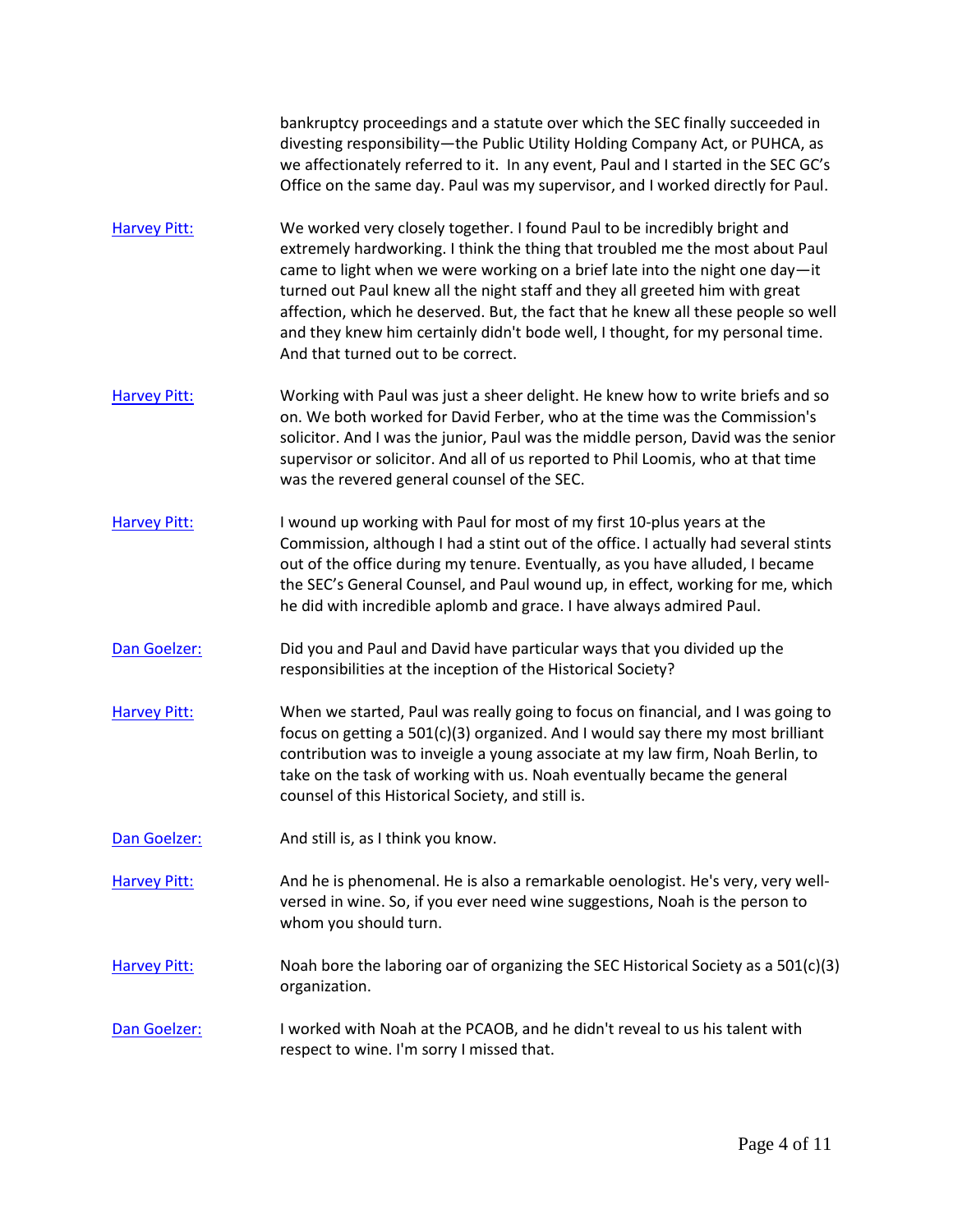| <b>Harvey Pitt:</b> | Ah! At Fried Frank, he hosted a wine tasting for everyone. I was amazed because<br>those were the beginning days of wineries moving away from corked bottles of<br>wine to screw caps. And I remarked in introducing Noah for the presentation<br>that he'd expanded my horizons because the only time I drank wine out of a<br>screw top bottle was when I was in college, and I think the brand was called<br>Thunderbird. But Noah provided us with much better wines, even if they did<br>have screw tops!                                                                                                                                                                                                             |
|---------------------|----------------------------------------------------------------------------------------------------------------------------------------------------------------------------------------------------------------------------------------------------------------------------------------------------------------------------------------------------------------------------------------------------------------------------------------------------------------------------------------------------------------------------------------------------------------------------------------------------------------------------------------------------------------------------------------------------------------------------|
| Dan Goelzer:        | Well, at some fairly early point there must have been a decision to create a<br>board of trustees, which brought still more people into the picture. What can<br>you tell us about that decision and what the criteria were and how you found<br>other people to serve on the board?                                                                                                                                                                                                                                                                                                                                                                                                                                       |
| <b>Harvey Pitt:</b> | One of, I think, David's important contributions, and I mentioned this in passing<br>earlier, was to expand the group that was making decisions. I think David<br>believed that having a small group of people making critical decisions would not<br>be good for the ultimate health and expansion of the Society. So, he broached<br>the subject. And, if my memory is right, David came up with the list. I know you<br>were on that list, as well you should have been. My recollection is that the list<br>David came up with was perfect.                                                                                                                                                                            |
| <b>Harvey Pitt:</b> | One of the ulterior motives we had-I don't want to say this was diabolical-<br>was that, by expanding the group of decision makers, we might also be able to<br>develop potential sources of revenues, because this was not going to be a self-<br>sustaining operation. We needed to find donors to raise money. And our early<br>efforts focused on that as well.                                                                                                                                                                                                                                                                                                                                                        |
| <b>Harvey Pitt:</b> | I don't recall any disagreement about the list of the original 20. I believe the list<br>was around 20, or something close to that. I think everyone mentioned for the<br>group was fine.                                                                                                                                                                                                                                                                                                                                                                                                                                                                                                                                  |
| <b>Harvey Pitt:</b> | There was also some discussion about another group that was forming around<br>the same time-the Association of SEC Alumni, or ASECA. ASECA indicated that<br>it was willing to fund us. I believe there was some talk about having a<br>permanent board seat assigned to ASECA. We all agreed that it would be<br>important for the two organizations to coexist. We did not think there was<br>overlap between the functions. But, I do recall all three of us, Paul, David, and I,<br>were of the view that no one should have an assigned seat on the SEC Historical<br>Society's board; rather, we felt that that should be a function determined by the<br>membership and normal organizational democratic processes. |
| Dan Goelzer:        | I imagine that the time when the first board of trustees was selected may be the<br>point where someone else who was important in the early days came into the<br>picture, Ted Levine.                                                                                                                                                                                                                                                                                                                                                                                                                                                                                                                                     |
| <b>Harvey Pitt:</b> | Ted Levine was very important. He became a member. Ted and I had been very<br>close friends and colleagues, both at the Commission and then in private                                                                                                                                                                                                                                                                                                                                                                                                                                                                                                                                                                     |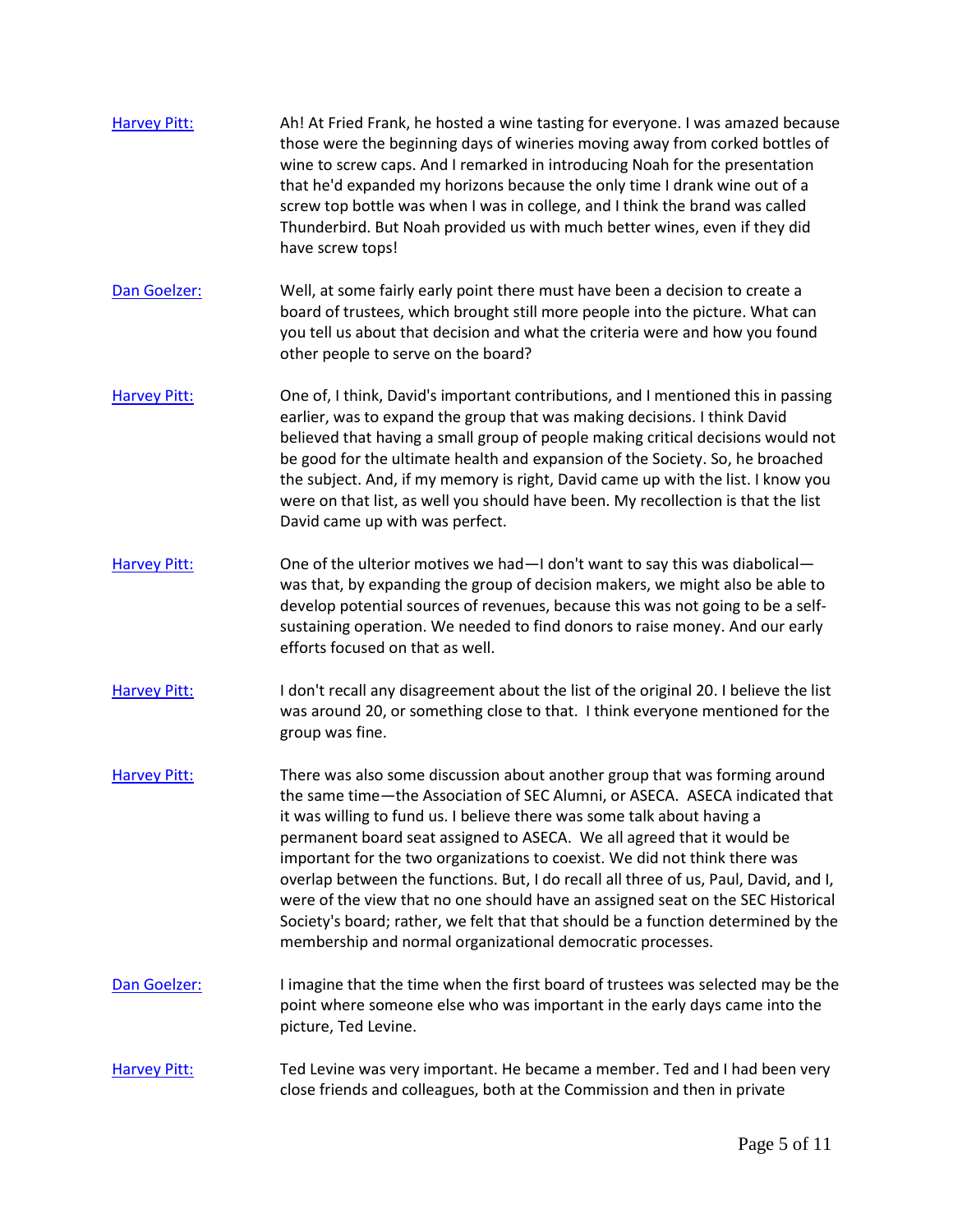|                     | practice. After I left the SEC Historical Society, at some point Ted became either<br>the treasurer or secretary, and then ultimately the president.                                                                                                                                                                                                                                                                                                                                                                                                                                                                                                                                                                                   |
|---------------------|----------------------------------------------------------------------------------------------------------------------------------------------------------------------------------------------------------------------------------------------------------------------------------------------------------------------------------------------------------------------------------------------------------------------------------------------------------------------------------------------------------------------------------------------------------------------------------------------------------------------------------------------------------------------------------------------------------------------------------------|
| <b>Harvey Pitt:</b> | I attribute a lot of the success that the Historical Society had in cultivating<br>sponsorship to Ted, and his efforts during his tenure. Ted was very organized.<br>He knew everyone, both in private practice and the government, and in all the<br>affiliated entities that interact with the SEC on a daily basis. Under Ted, a great<br>amount of significant strides were made in raising capital. This was critical<br>because, after I left to become Chairman of the Commission, we managed to<br>saddle the organization with an unfortunate financial hole that had to be<br>plugged. This deficit occurred as a result of our first major issues conference.<br>Ted was prominent among those who were incredibly helpful. |
| <b>Harvey Pitt:</b> | One other person who was extremely helpful was Alan Levenson. Alan was one<br>of the original group of 20 trustees. I remember that David, Alan, and I did the<br>interviewing for the Society's first Executive Director, who turned out to be<br>Carla Rosati. I recall that Alan was very helpful in assisting us through that<br>process and making sure that we got the Society off to a very good start.                                                                                                                                                                                                                                                                                                                         |
| Dan Goelzer:        | Well, that does touch a little on something else I wanted to ask about, which<br>was how did the work get done in the early days? What was the base of<br>operations? And then how did that lead to a decision to hire an executive<br>director?                                                                                                                                                                                                                                                                                                                                                                                                                                                                                       |
| <b>Harvey Pitt:</b> | Well, the first thing we needed was a place for the Historical Society. And my<br>law firm, very helpfully, was willing to make space available. I made staff<br>available to work on the legal issues we had. And so for a period of time, the<br>SEC Historical Society's address was the address of the Fried Frank law firm.                                                                                                                                                                                                                                                                                                                                                                                                       |
| <b>Harvey Pitt:</b> | David was the overall guru, orchestrating all our efforts. But, the notion was to<br>have an audit committee and have a board that would take on responsibility.<br>Noah was doing the legal work, which led to his being appointed General<br>Counsel of the Society. And, the Society's needs for physical space had been<br>addressed. Then, we had to deal with the day-to-day issues. And it became very<br>clear that we needed somebody who had expertise in running a museum. We<br>had a number of good candidates. Carla Rosati was the person we selected.                                                                                                                                                                  |
| Dan Goelzer:        | So the Society progressed to the point where it had a board of trustees, an<br>executive director, a kind of home at Fried Frank, and some support from Fried<br>Frank. And then, at about that point in time, you were nominated and<br>appointed to the SEC chairmanship, as we mentioned earlier, and had to leave<br>the Society as a result. Correct?                                                                                                                                                                                                                                                                                                                                                                             |
| <b>Harvey Pitt:</b> | I did.                                                                                                                                                                                                                                                                                                                                                                                                                                                                                                                                                                                                                                                                                                                                 |
| Dan Goelzer:        | You commented a little on this already, but where did things stand at that<br>point?                                                                                                                                                                                                                                                                                                                                                                                                                                                                                                                                                                                                                                                   |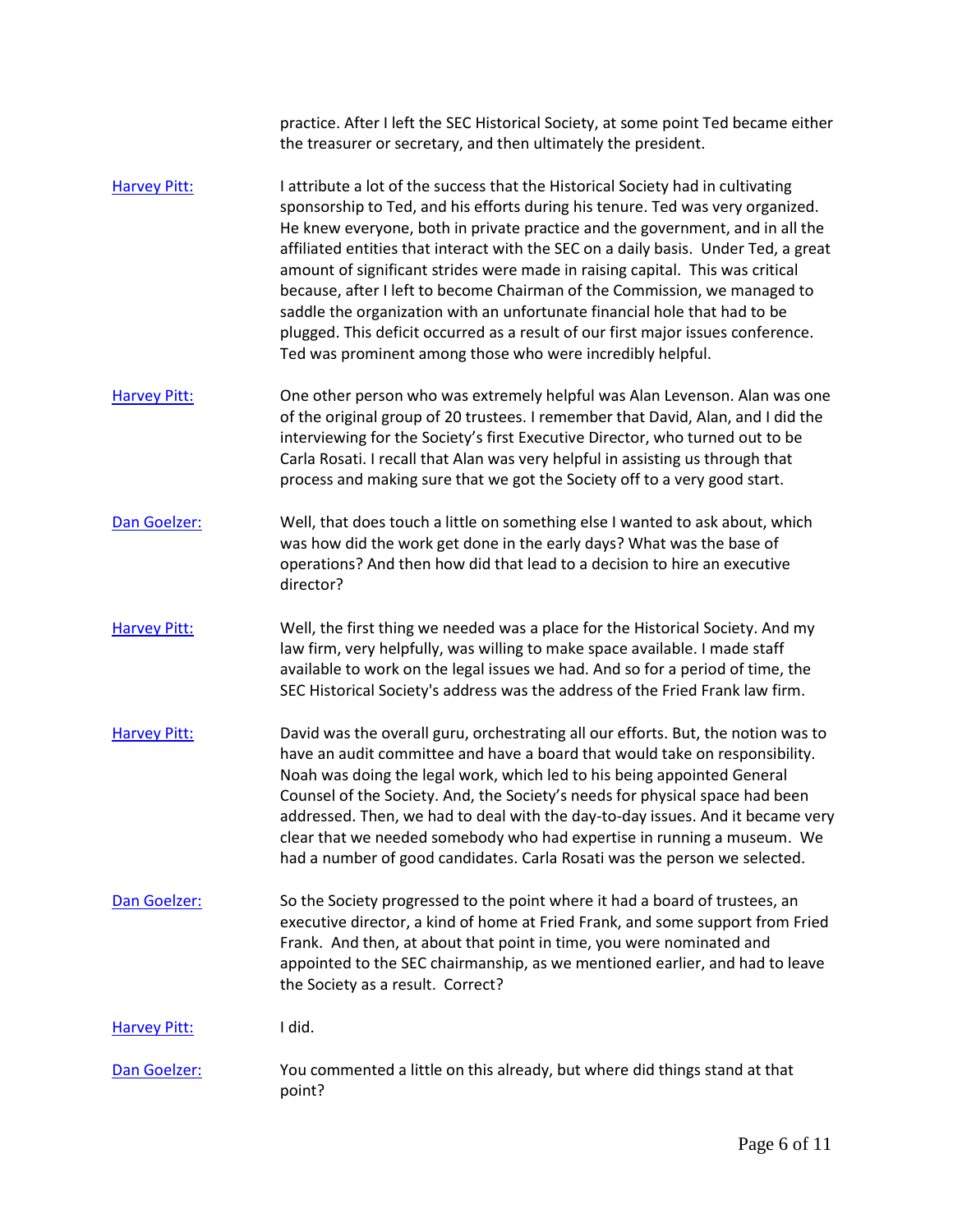| <b>Harvey Pitt:</b> | Yes. At that point, the SEC Historical Society was still in its nascent phase. But it<br>had facilities, it had legal work ongoing, it had, I believe, received temporary<br>501(c)(3) status. Eventually, that became permanent. But we had Noah work<br>under the supervision of one of our tax partners at Fried Frank, Alan Kaden, who<br>was very helpful in assisting us to move on down that path.                                                                                                                                                                                                                                                                                                                                 |
|---------------------|-------------------------------------------------------------------------------------------------------------------------------------------------------------------------------------------------------------------------------------------------------------------------------------------------------------------------------------------------------------------------------------------------------------------------------------------------------------------------------------------------------------------------------------------------------------------------------------------------------------------------------------------------------------------------------------------------------------------------------------------|
| <b>Harvey Pitt:</b> | I was then nominated to be Chairman of the SEC-actually, I was nominated to<br>be a Commissioner. The President appoints the Chairman. Unlike the CFTC, the<br>position of SEC Chairman is not approved by the Senate. It just approves the<br>appointment of a Commissioner, and the President indicates his intention to<br>designate that person as Chairman, pursuant to Reorganization Plan No. 10. At<br>that point, I resigned from the SEC Historical Society because it would not have<br>been appropriate for me to keep working for the Society while my nomination<br>to be a Commissioner was pending approval. I was approved in August of 2001.                                                                            |
| <b>Harvey Pitt:</b> | Upon my departure, Paul Gonson became the President. The Society was<br>building up its membership slowly but steadily and was doing well in terms of its<br>early stages.                                                                                                                                                                                                                                                                                                                                                                                                                                                                                                                                                                |
| Dan Goelzer:        | What was the relationship like with the SEC? You mentioned that the Supreme<br>Court really has kinds of a, I guess we would say, a hands-off relationship --<br>supportive, but hands-off -- with respect to its Historical Society. What was the<br>relationship like between the SEC Historical Society and the SEC? And did it<br>change when you chaired the SEC?                                                                                                                                                                                                                                                                                                                                                                    |
| <b>Harvey Pitt:</b> | I think the relationship was good. I think, to some extent, Chairman Levitt and<br>the staff at the SEC at the time saw a couple of issues. First, there were all these<br>documents housed at the SEC. The SEC has always been pressed for space.<br>Indeed, in the old days, when you walked through 500 North Capitol Street, and<br>then 450 Fifth Street, you would see boxes and boxes overflowing with papers<br>in all the hallways. It was always a little off-putting to see that, because you<br>wondered how anybody could keep track of the contents of those boxes. Given<br>the SEC's space difficulties, one issue was to find a repository for those<br>documents to prevent the destruction of many of those documents. |
| <b>Harvey Pitt:</b> | A second issue was to have someone record the activities, the triumphs, and<br>maybe even the foibles, of the Commission. There was some thought on<br>Chairman Levitt's part that, perhaps, the SEC Historical Society could be an<br>occasional advocate for the SEC. But, David, Paul, and I very quickly agreed that<br>that would not be an appropriate function for us. Indeed, if we were going to<br>advocate for the SEC, we would have been unable to become a $501(c)(3)$<br>organization. And we very much wanted to be a not-for-profit, tax exempt<br>organization. So that idea was rejected.                                                                                                                              |
| <b>Harvey Pitt:</b> | There was very good cooperation, notwithstanding that. I think members of the<br>SEC staff, people like Jack Katz and others, who was the Secretary of the<br>Commission for many years, were helpful. They provided information. They<br>provided guidance at times when it was needed.                                                                                                                                                                                                                                                                                                                                                                                                                                                  |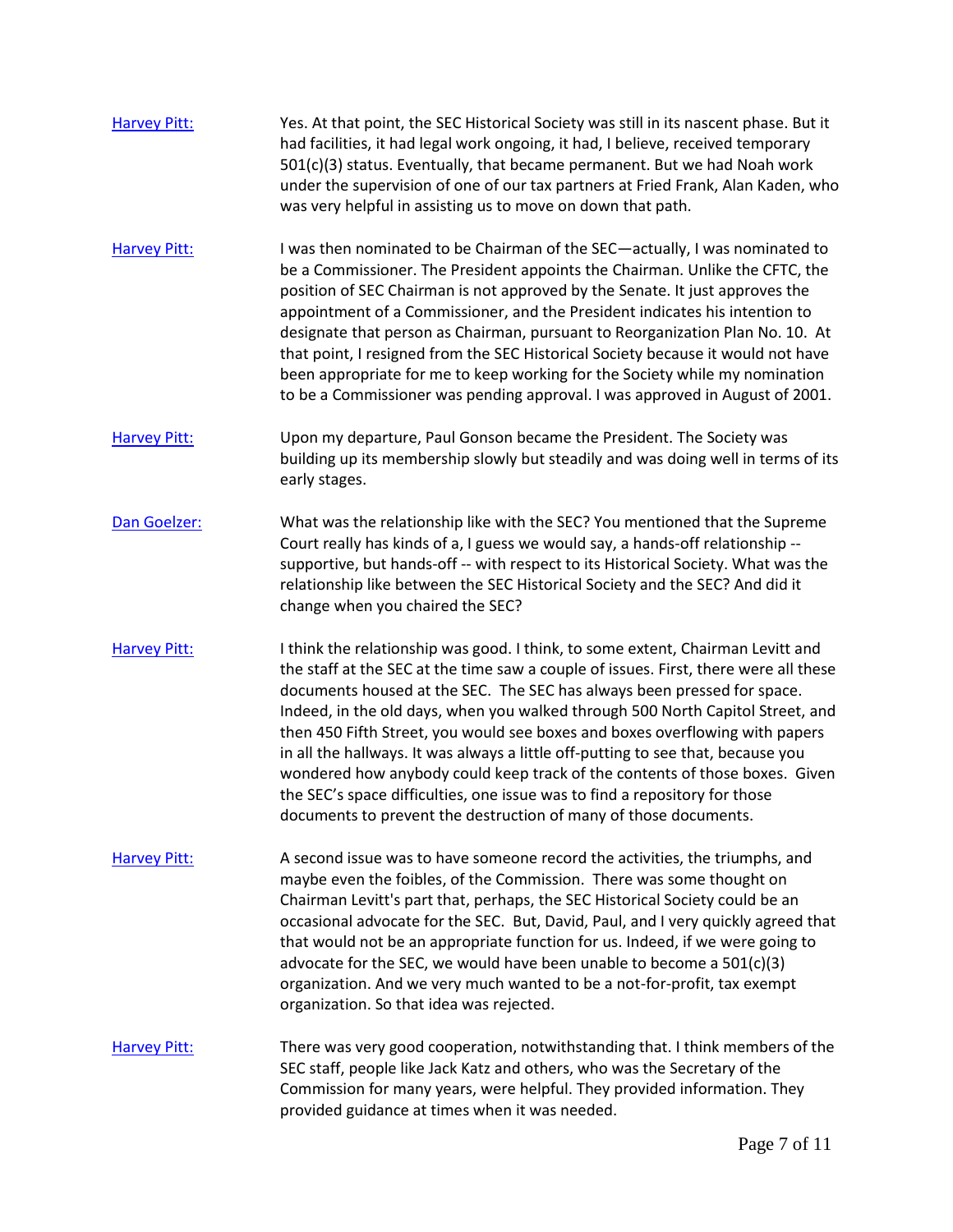| <b>Harvey Pitt:</b> | When I became Chairman, I was, of course, very enthusiastic about the SEC<br>Historical Society and deemed it to be very important that the Commission,<br>without compromising the Society's independence, show its support and<br>assistance. One the first things we talked about was having a major issues<br>conference.                                                                                                                              |
|---------------------|------------------------------------------------------------------------------------------------------------------------------------------------------------------------------------------------------------------------------------------------------------------------------------------------------------------------------------------------------------------------------------------------------------------------------------------------------------|
| <b>Harvey Pitt:</b> | Over the years, the Commission has had a number of major issues conferences.<br>When Rod Hills was chairman in '75, the Commission had a major issues<br>conference. I was rapporteur for that conference. I thought that having a major<br>issues conference, particularly at the beginning of what would be my tenure as<br>Chairman, would be ideal. And I think Paul and others agreed with it, so I went<br>out of my way to support this notion.     |
| <b>Harvey Pitt:</b> | I would say the Major Issues Conference was a huge artistic success. It was not,<br>however, by any means a commercial success. It left an enormous economic<br>deficit of about \$100,000.                                                                                                                                                                                                                                                                |
| <b>Harvey Pitt:</b> | Between my appointment as SEC Chairman and the holding of the Major Issues<br>Conference, 9/11 hit. I have no doubt that 9/11 was a major contributor to the<br>lack of paid attendance. Everyone at the SEC was able to attend for free, I<br>believe.                                                                                                                                                                                                    |
| Dan Goelzer:        | Well, I just want to stop you there. Whatever thought you were giving to the<br>major issues conference, that must have been one of the most hectic and<br>challenging times in your professional life because, of course, the markets<br>closed in the wake of 9/11. It then fell to you, it fell to the SEC, to preside over a<br>plan with the exchanges to reopen them.                                                                                |
| <b>Harvey Pitt:</b> | It was. I would have to say it was the most intense period of my professional<br>life. All my professional life, and in private practice, I had provided guidance on<br>crisis management where I advised clients who were in a crisis how to deal with<br>it, or how to prepare for a crisis. Here I was, Chairman of the SEC, suddenly we<br>were confronted with a huge crisis.                                                                         |
| <b>Harvey Pitt:</b> | I did an oral history on 9/11, so I won't repeat all that occurred here. But, night<br>and day I was consumed with that. I went up to New York immediately the next<br>morning. That in itself was a major task because we held a meeting at the New<br>York Stock Exchange and getting there was no easy task. We mobilized both the<br>industry and other agencies of government, the Treasury Department in<br>particular.                              |
| <b>Harvey Pitt:</b> | I was in New York City virtually all that whole week, and just intensely dealing<br>with how we would assist the securities markets in becoming capable of<br>reopening. My biggest fear was that we would only have one chance at that-<br>that is, we could reopen the markets, but if for some reason they teetered and<br>had to close again, we would irreparably damage public confidence. That meant<br>we had to proceed in a very careful manner. |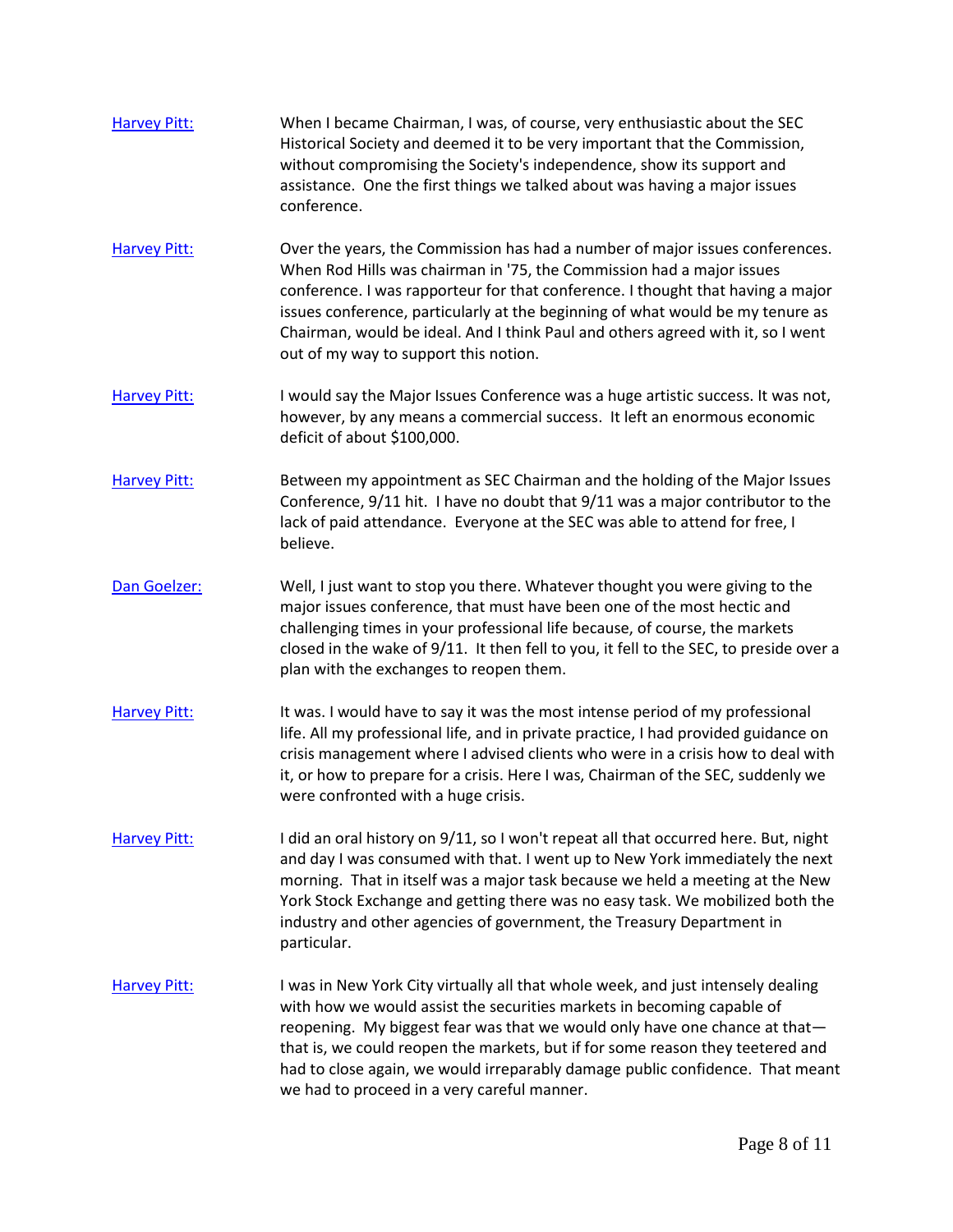| <b>Harvey Pitt:</b> | Dealing with the aftermath of 9/11 certainly took attention away from things<br>like the Major Issues Conference.                                                                                                                                                                                                                                                                                                                                                                                                                                                                                                                      |
|---------------------|----------------------------------------------------------------------------------------------------------------------------------------------------------------------------------------------------------------------------------------------------------------------------------------------------------------------------------------------------------------------------------------------------------------------------------------------------------------------------------------------------------------------------------------------------------------------------------------------------------------------------------------|
| Dan Goelzer:        | Then somewhere in the midst, or at least certainly after you're dealing with this<br>national crisis, I take it you got a phone call from David Ruder informing you that<br>registrations were very low for the conference and that the board's thought was<br>to cancel the conference.                                                                                                                                                                                                                                                                                                                                               |
| <b>Harvey Pitt:</b> | Yes. I think David was quite politic about it, but he suggested that we cancel the<br>program or perhaps reschedule it for a much later time. I was very much afraid<br>that, if we did that, the SEC Historical Society itself would wind up with egg all<br>over its face and potentially not be able to develop the way we had all<br>envisioned.                                                                                                                                                                                                                                                                                   |
| <b>Harvey Pitt:</b> | We had gotten prominent figures to prepare papers. Senator Paul Sarbanes was<br>giving one of the keynote addresses. I was fearful that canceling or postponing<br>the Conference would undermine the credibility of the SEC Historical Society, as<br>well as all the efforts that had gone into putting this forward.                                                                                                                                                                                                                                                                                                                |
| <b>Harvey Pitt:</b> | I was also motivated to some extent by the fact that one of our approaches,<br>philosophically, to the 9/11 crisis was to show the terrorists and the world that<br>the U.S. was resilient, that we would not be cowed or stopped by this tragic<br>event. Indeed, although I made the decision to wait until the following week to<br>have the markets reopen-a move that was criticized in part-I was being<br>importuned from all sides, including even the White House, to get the markets<br>back up and running immediately to show the terrorists that they had failed. So,<br>a bit of that mindset might have been with me.   |
| <b>Harvey Pitt:</b> | In any event, I expressed my view to David. And he wound up agreeing not to<br>defer. I can't say for certain that he agreed with me that the Conference should<br>not be deferred, but he agreed not to defer, which is part of the reason that I<br>credit David because, among all of his other skills, he's a consummate<br>statesman.                                                                                                                                                                                                                                                                                             |
| <b>Harvey Pitt:</b> | Accordingly, we went forward with the Conference. And as I said, the<br>conference was a huge artistic success. Papers were written that really<br>advanced thought on a number of significant issues, but unfortunately, left the<br>SEC Historical Society with a large deficit. Northwestern University really<br>stepped up. Even though all the losses were supposed to be the responsibility of<br>the SEC Historical Society, Northwestern picked up half and deferred the<br>Society's obligation to pay the remaining half to give the SEC Historical Society<br>time to try and raise the outstanding \$50,000 that was due. |
| <b>Harvey Pitt:</b> | I don't know whether it was the right or the wrong decision to proceed with the<br>Conference. It was a difficult decision. But, the Historical Society,<br>notwithstanding that initial economic deficit, surmounted the challenge and<br>survived, for which I am very grateful.                                                                                                                                                                                                                                                                                                                                                     |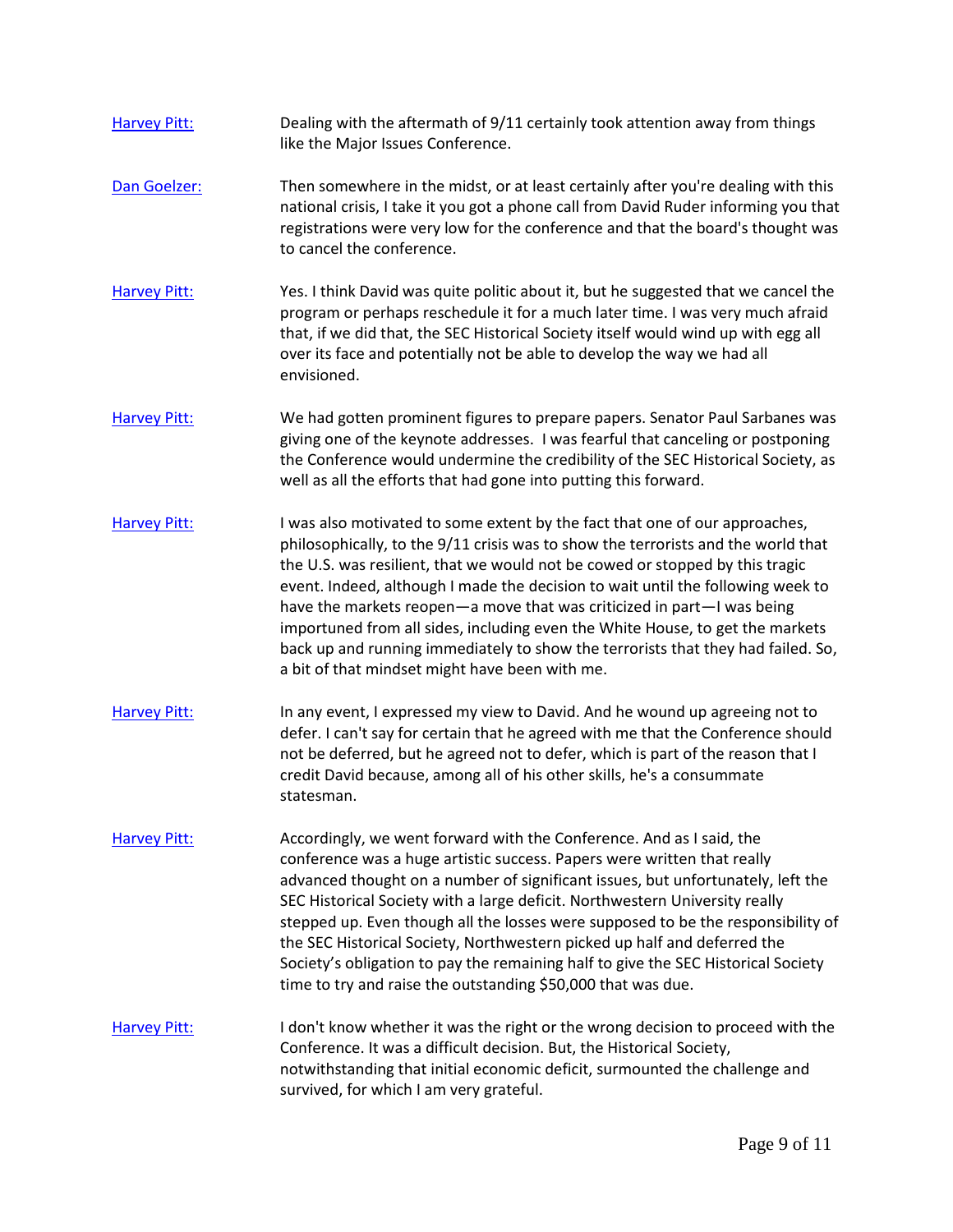| Dan Goelzer:        | It certainly seems, in hindsight, that we would have to agree that it was the right<br>decision. In particular, your point about an artistic success is widely shared. And<br>the financial hole was eventually filled, and the Society moved ahead.                                                                                                                                                                                                                                                                                                                                                                                                                                                                                                                                                                                                                                           |
|---------------------|------------------------------------------------------------------------------------------------------------------------------------------------------------------------------------------------------------------------------------------------------------------------------------------------------------------------------------------------------------------------------------------------------------------------------------------------------------------------------------------------------------------------------------------------------------------------------------------------------------------------------------------------------------------------------------------------------------------------------------------------------------------------------------------------------------------------------------------------------------------------------------------------|
| Dan Goelzer:        | Let me ask you about one last event that occurred shortly after the major issues<br>conference -- the opening of the virtual museum and, in effect, the decision to<br>switch from what, as you've said, everybody assumed at the beginning would be<br>a physical museum or physical repository of documents to an internet-based<br>museum. I know you were at the SEC then and had your hands full with many<br>other things. But do you have any background on that decision?                                                                                                                                                                                                                                                                                                                                                                                                              |
| <b>Harvey Pitt:</b> | Yes. I think when the difficulties associated with trying to create a physical<br>museum became apparent, and when they were compounded by the economic<br>deficit that was created by the Major Issues Conference, people realized that, if<br>the Society were to truly succeed, it could not afford to pursue a physical<br>museum. I believe we were getting to that conclusion, in any event. But, the<br>notion of a virtual museum was creative. It was very different because, as you<br>pointed out earlier, we were still in an early stage of the Internet, but the<br>Internet had become more accessible. And, as we have discussed, the Historical<br>Society was still being housed at Fried Frank when I became SEC Chairman. As a<br>result, apart from the formidable task of building a museum, the Society didn't<br>have its own offices, and it was not paying any rent. |
| <b>Harvey Pitt:</b> | The combination of those factors made it very clear that something had to be<br>done. I do not recall who specifically came up with the idea of a virtual museum,<br>but since it was not me, I can say it was brilliant. In one fell swoop, it solved a lot<br>of issues. More importantly, it made what are now the vast resources of the<br>SEC Historical Society accessible to everyone. And that, after all, was one of the<br>underlying missions of the Society, even though the three founders had not<br>seen this approach at the very beginning of the SEC Historical Society's<br>existence. It took a while to come to that conclusion.                                                                                                                                                                                                                                          |
| <b>Harvey Pitt:</b> | But the notion of having this universal accessibility, in my view, was brilliant. It<br>made the Society even more vital than I think it would have been had it<br>developed a physical structure. Physical museums are wonderful. I visit<br>museums all the time. But it is nonetheless an "occasion" when I go to a<br>museum. When I sit in my office and I can pull up documents that I cannot find<br>anywhere else, I know that the SEC Historical Society is serving its most<br>important mission. And that, to me, was a great idea. I don't know whose idea it<br>was. It certainly wasn't mine. I wish it had been. But I think it was a brilliant<br>idea.                                                                                                                                                                                                                        |
| Dan Goelzer:        | Well, that's really a terrific summary of where the Society has gone. I just want<br>to ask you at the end, is there anything else you'd like people to know or<br>remember or take away from the early days of the Society and the creation of<br>the Society?                                                                                                                                                                                                                                                                                                                                                                                                                                                                                                                                                                                                                                |